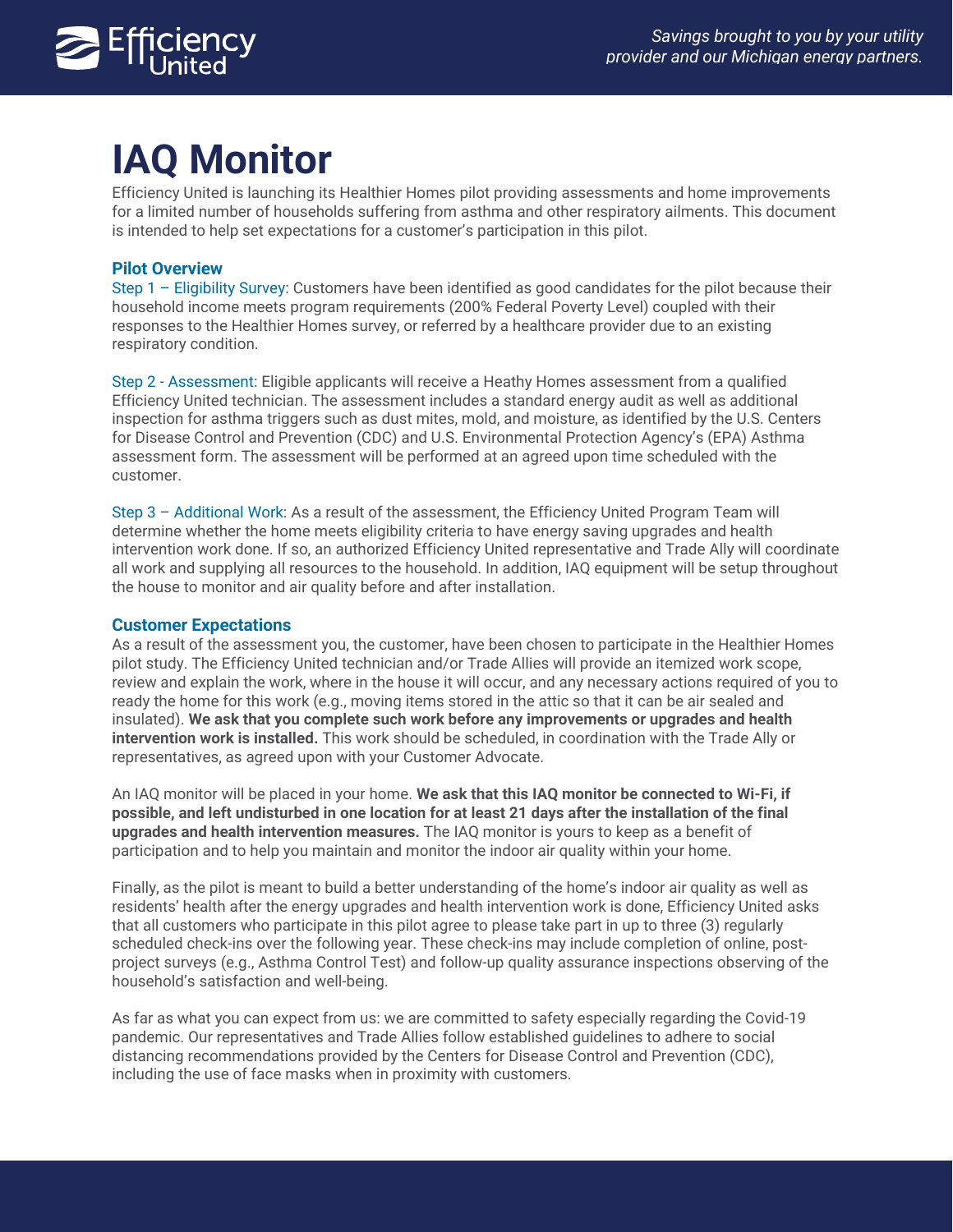#### **What is an IAQ Monitor?**

The Indoor Air Quality (IAQ) monitor is a countertop device that will show you the indoor air quality of a given area at a given time, using color and face symbols to indicate the change in air quality. It has a sensor for fine particulate matter (PM 2.5), carbon dioxide (CO2), relative humidity and temperature.

#### **Why use the IAQ Monitor?**

The program is measuring the effects of the installed energy efficiency and health measures on the air quality in the home, by accumulating the PM 2.5, CO2, relative humidity and temperature data before the measures were installed and then comparing those same data points after the measures were installed to look for improvement. The data will be analyzed by Pacific Northwest National Labs (PNNL), who frequently work with the Department of Energy. **The data that PNNL receives will be anonymous – your name and your address will not be included with them.** They will only know the serial number of IAQ monitor, and general house information (square footage, number of occupants, etc.). The program is interested in the collective data across all homes rather than any single home and will not publicly present data that is not anonymous.

If at any point you would like to opt-out of the anonymous data from your house to be measured, please contact the program via the email and/or phone listed in this document and we will not use that data.

#### **Program Cost**

The assessment and any work performed, or materials provided, will be paid for by Efficiency United, and at no cost to you. The only thing we ask of you is your time and cooperation in completing the necessary work within the scheduled timeframe. Program funds are limited and available in select geographic areas on a first come- first serve basis.

#### **Final Note**

Efficiency United would like to thank you ahead of time for your participation in this pilot. Your time is valuable, and your commitment to this pilot will allow Efficiency United to help many more families suffering from respiratory ailments, in the future.



A healthier home starts by calling **877.367.3191**. Take the first step toward a healthier, more energy-efficient home today.

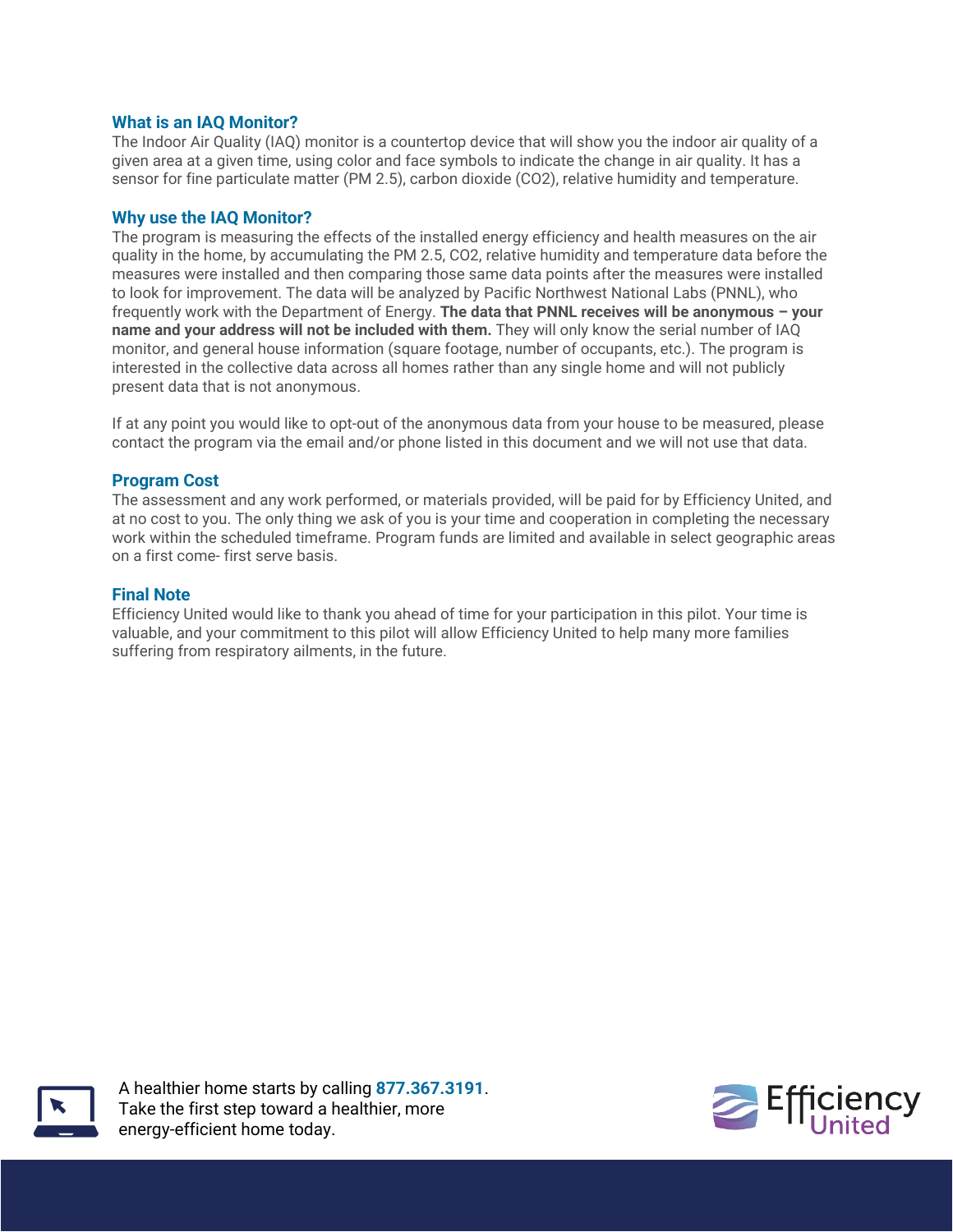## **Terms and Conditions**

## **Eligibility**

This Program is valid for residential customers only. In order to be eligible, customers must utilize natural gas and/or electric distribution service from Efficiency United.

Any/all direct install measures offered by this program may be installed if the Energy Technician determines that energy savings will result. Measure eligibility depends on utility services provided by Efficiency United.

#### Information Release

Customer agrees that the utility provider(s) may include customer's name, address, utility provider(s) account number, utility provider(s) services and resulting energy savings ("information") in a database hosted by a contractor of utility provider(s) and such information may be included in reports or other documentation submitted to utility provider(s), and/or the Michigan Public Service Commission ("Reports"). Utility provider(s) will treat such information as confidential.

## Approval, Verification and Inspection

The utility provider(s) reserve(s) the right to verify all measures.

#### Limited Time Funding

The program is being offered on a limited timeframe and budget. The utility provider(s) has the right to discontinue Program at any time without notice.

#### Limitation of Liability

IN NO EVENT WILL UTILITY PROVIDER(S) BE LIABLE WHETHER IN CONTRACT, TORT (INCLUDING NEGLIGENCE), STRICT LIABILITY, WARRANTY OR OTHERWISE FOR SPECIAL, INCIDENTAL OR CONSEQUENTIAL DAMAGES CONNECTED WITH OR RESULTING FROM PARTICIPATION IN THE PROGRAM.

#### Disclaimer/Warranty

Neither utility provider(s) nor any of its affiliates guarantees the energy savings or makes any warranties associated with the measures eligible under this program. The utility provider(s) has no obligations regarding, and does not endorse or guarantee any claims, promises, work, or equipment made, performed, or furnished by any contractor or equipment vendor that sells or installs any energy efficiency measure. The utility provider(s) makes no warranties or representations of any kind, whether statutory, expressed, or implied, including without limitations, warranties of merchantability or fitness for a particular purpose regarding the manufacturer or vendor. In no event shall utility provider(s) or CLEAResult be liable for any incidental or consequential damages.



A healthier home starts by calling **877.367.3191**. Take the first step toward a healthier, more energy-efficient home today.